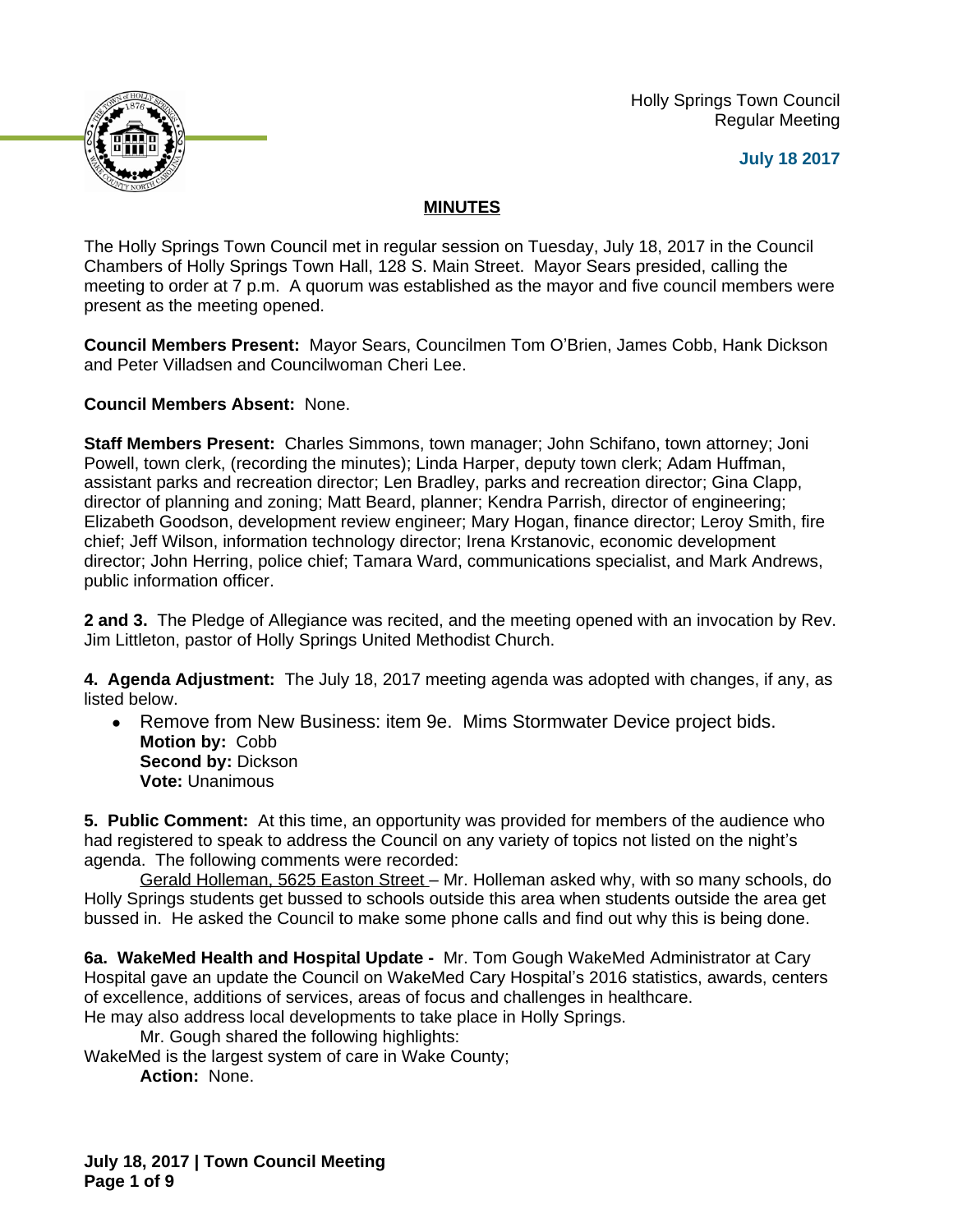**6b. Stageworks Theatre of Holly Springs –** Mr. Dan Barth chairman of Stageworks Theatre of Holly Springs presented an update of the troupe's first and second seasons at the Holly Springs Cultural Center.

### **Action:** None

**6c. Holly Springs Chamber of Commerce Report -** Mr. Manning provided the following information to the Council:

- Recap from the NCBA World Series:
- Report on the HS Chamber Foundation / Fall Foundation Weekend
- Request for support for a "Brunch Bill **Action:** None

**7a. Public Hearing: Annexation A17-01 Berman Edge Road Property –** Ms. Clapp said the Town has received a petition for voluntary annexation of approximately 15.985 +/- acres located at 4034 Berman Edge Road. The property owners are Don S. and Miranda W. Sutton, and the property is contiguous with city limits and meets all the statutory requirements for annexation.

With that explanation completed, Mayor Sears opened the public hearing. The following input was recorded:

Christy Maers – Ms. Maers commented on the wastewater treatment plant odor; access to the property; and whether the buffer between her yard and the subject property would be retained or augmented.

There being no further input, the public hearing was closed.

**Action:** The Council approved a motion to adopt Annexation Ordinance A17-01, annexing 15.985 -/+ acres owned Don S. and Miranda W. Sutton, and more particularly described as Wake County Pin: 0648.01-49-6146, into the corporate limits of the Town of Holly Springs.

**Motion by:** Dickson **Second by:** Cobb **Vote:** Unanimous *A copy of Annexation Ordinance A17-01 is attached to these minutes.*

**7b. Public Hearing: 17-SEU-02/ 17-DP-04 Thales Academy** – Mr. Beard said the Town has received a request for a special exception use and development plan to establish a School use in the R-10 Residential District. All schools, both public and private are subject to Special Exception Use approval in the R-10 Residential District.

In association with the requested special exception use, the Town has received a request for a development plan for a school on the property at 11244 Holly Springs-New Hill Rd. The applicant has submitted a development plan for the 31,992 square feet building as well as several waiver requests, a variance request, and a Special Exception Use Petition that is required to establish a school use in an R-10 Residential zoned property. The property would be accessed directly from Holly Springs-New Hill Rd as well as from a connection to the adjacent Hensley Subdivision; which is currently under review.

With that explanation completed, Mayor Sears opened the public hearing. The following sworn testimony and evidence was submitted by those who had been administered the oath by the deputy town clerk:

Project designers described the proposed site plan for Thales Academy.

Beth Trahos, Raleigh, is attorney for the project -- Ms. Trahos cited an appraisal report stating that school construction would not adversely impact neighboring property values. She also provided testimony in support of findings of fact necessary for the Council to issue a Special Exception Use. Ms. Trahos then requested a number of professionals associated to the project to testify in their areas of expertise.

Travis Fluitt, a traffic engineer with Kimley Horne – Mr. Fluitt presented results of his traffic impact analysis. He testified that, with the committed improvements, the site is safe and sufficient in size and shape to manage traffic in and around the site.

**July 18, 2017 | Town Council Meeting Page 2 of 9**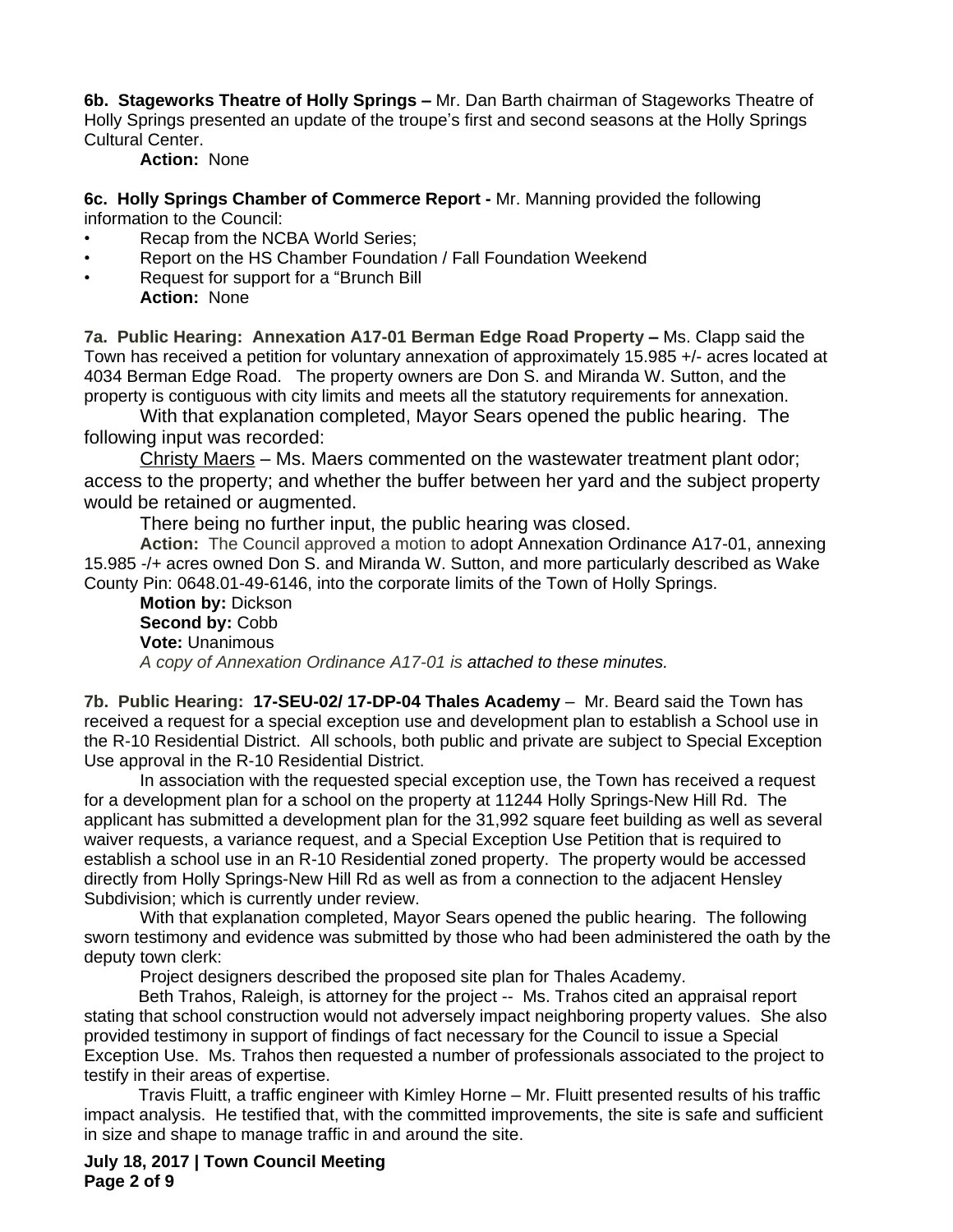Christopher Miller, Raleigh, landscape architect – Mr. Miller said the landscape design will provide adequate buffer and appealing aestethics for the site.

Councilwoman Lee said the plan reminded her of the layout at Holly Grove.

Richard Kirkland, 4408 Northfield Dr. – Mr. Kirkland said, in his professional opinion as an appraiser, the Thales Academy would have no adverse impact that he could identify on the value of adjoining properties.

Joe Armistead, architect, 3206-112 Heritage Trace Dr., Wake Forest – Mr. Armistead said he was available for any questions regarding design of the building. He noted the raised ramparts that would camouflage mechanical systems on the roof.

Representatives of Thales Academy said components of the curriculum had a a classical focus.

Michael Roach, director of development for Thales – Mr. Roach responded to the question about the speed limit. He noted that it is the authority of NCDOT, which won't likely establish a school zone speed limit. He added that if speed becomes an issues, then NCDOT will look at it further.

With that expert testimony, Ms. Trahos submitted that the application meets all the requirements to be granted the requested waivers, variances and special use permits..

There being no further testimony, the public hearing was closed**.**

Coucilman Dickson said he had no issue with the height of building or glazing, but he does have an issue with access to the front of the building from the sidewalk.

Several on the Council said the lack of a connection from the sidewalk to the front door was concerning.

Mayor Sears reopened the public hearing to allow the applicant's attorney to offer alternate options.

Ms. Trahos described an alternate design idea. She said stairs could be added. She said the applicant believes it would help strengthen the plan and would accept stairs required as a condition of approval on the development plan.

There being no further testimony, the public hearing was closed**.**

**Action #1:** The Council approved a motion to adopt Resolution #17-31 make and accept the findings of fact to be recorded in the minutes for Special Exception Use (17-SEU-02); Variance of Development Standards (17-VARTC-03); Waiver for Architectural Design Requirements (17- WAV-09); & Waiver of Pedestrian Circulation and Vehicular Area Design Requirements (17-WAV-10) for Thales Academy to allow for a School in the R-10 Residential District as submitted by Stewart, Inc., as specified in exhibit A, subject to the completion of all of the development plan conditions.

**Motion by:** O'Brien Second by: Cobb **Vote:** Councilman Dickson voted against the motion.

*A copy of Resolution 17-31 and Kirkland Appraisals, LLC report are attached to these minutes.*

**Action #2:** Having made findings of fact that the project meets the requirements to be granted Waivers of Regulations of UDO, the Council approved a motion to approve waivers of UDO Section 3.08 Alternate Compliance with Architectural and Site Design Requirements (17-WAV-09); and Waiver of Regulations of UDO Section 7.09 Waiver of Pedestrian Circulation and Vehicular Area Design Requirements, in association with development petition #17-DP-04 for Thales Academy as submitted by Stewart, Inc.

**Motion by:** Lee **Second by:** Villadsen **Vote:** Councilman Dickson voted against the motion.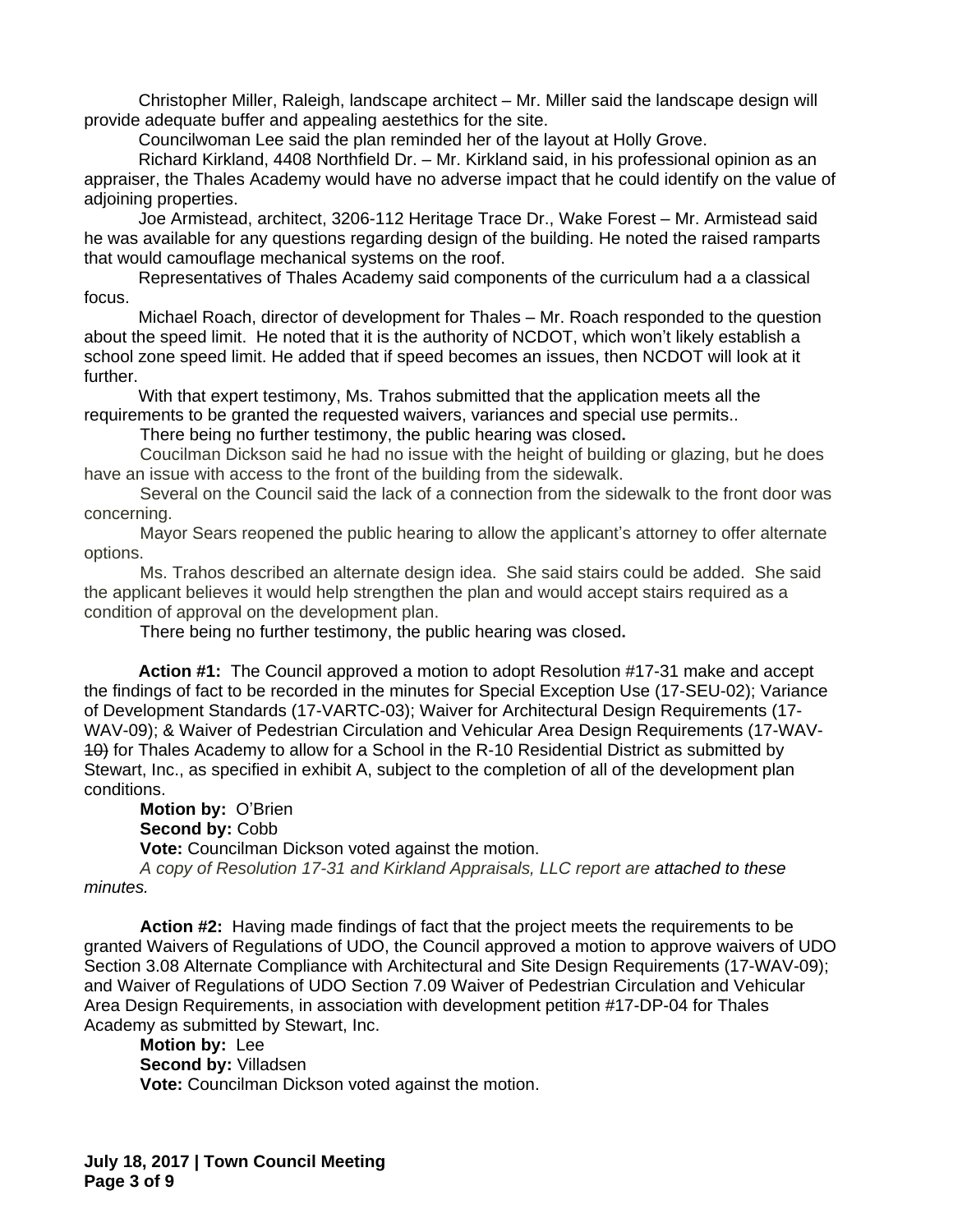**Action #3:** Having made findings of fact that the project meets the requirements to be granted a variance, the Council approved a motion to approve Variance Petition 17-VARTC-03: a variance from the Unified Development Ordinance Section 2.04 B. 7. R-10 Residential District, Maximum Building Height, to allow an increase in building height from 35 feet to 35 feet and 5 inches, as submitted by Stewart, Inc.

**Motion by:** Cobb **Second by:** Dickson **Vote:** Unanimous

**Action #4:** Having made findings of fact that the project meets the requirements to be granted a Special Exception Use, the Council approved a motion to approve Special Exception Use #17-SEU-02 as specified in Unified Development Ordinance Section 2.04 R-10 Residential District to allow for a School in the R-10 Residential District and Development Plan 17-DP-04 for Thales Academy at the property located at 11244 Holly Springs – New Hill Rd, Wake County PINs 0649264181 and 0649257804, as submitted by Stewart, Inc., project number 17025, dated revised 6/19/2017, with the following conditions:

## **Special Exception Use Conditions:**

1. All operations must adhere to the evidence submitted by the applicant as stated in the findings of fact submitted and those findings of fact specified by the Town Council in conjunction with 17- SEU-02.

# **Development Plan Conditions:**

- 1. All permanent signage must be permitted with the Town of Holly Springs
- 2. A fee-in-lieu of upgrade will be required for this project for the Pump Station and/or Force Main.
- 3. This project will be required to meet the Town of Holly Springs NPDES Ph. II Post Construction Stormwater Ordinance.
- 4. A Traffic Impact Analysis has been completed for this project and outlines additional offsite improvements and requirements for fee-in-lieu of improvements (i.e. Green Oaks Parkway & New Hill Road signal, NC55 improvements, etc.)
- 5. The following items must be addressed prior to the first construction drawing submittal: a. Provide documentation in the form of a recorded plat for any required offsite sewer easements.
	- b. Provide documentation in the form of a recorded plat for any required offsite right-of-way for this project.
	- c. All items listed on the Stormwater Submittal Checklist, Form #16003.
- 6. The following items must be addressed prior to construction drawing approval:
	- a. A photometric site lighting plan shall be submitted to and approved by the Department of Planning & Zoning.
	- b. If any off site sewer facilities are needed to serve this project and are not completed and accepted by the Town at the time of construction drawing approval of this plan, then these facilities must be completed for this project to develop. The Town is not responsible for completion of off-site sewer facilities, and will not guarantee completion of such facilities by any other party. No plats or building permits will be issued by the Town until all necessary on and off site sewer infrastructure is completed.
	- c. Stormwater sureties are required on this project. A performance surety in the form of a bond, letter of credit or cash is required in the amount of 125% estimated construction cost of the stormwater BMP prior to plat recordation and a maintenance surety in the form of a cash escrow account in the amount of 35% the actual construction cost of the BMP is required at the end of the performance monitoring period for the project.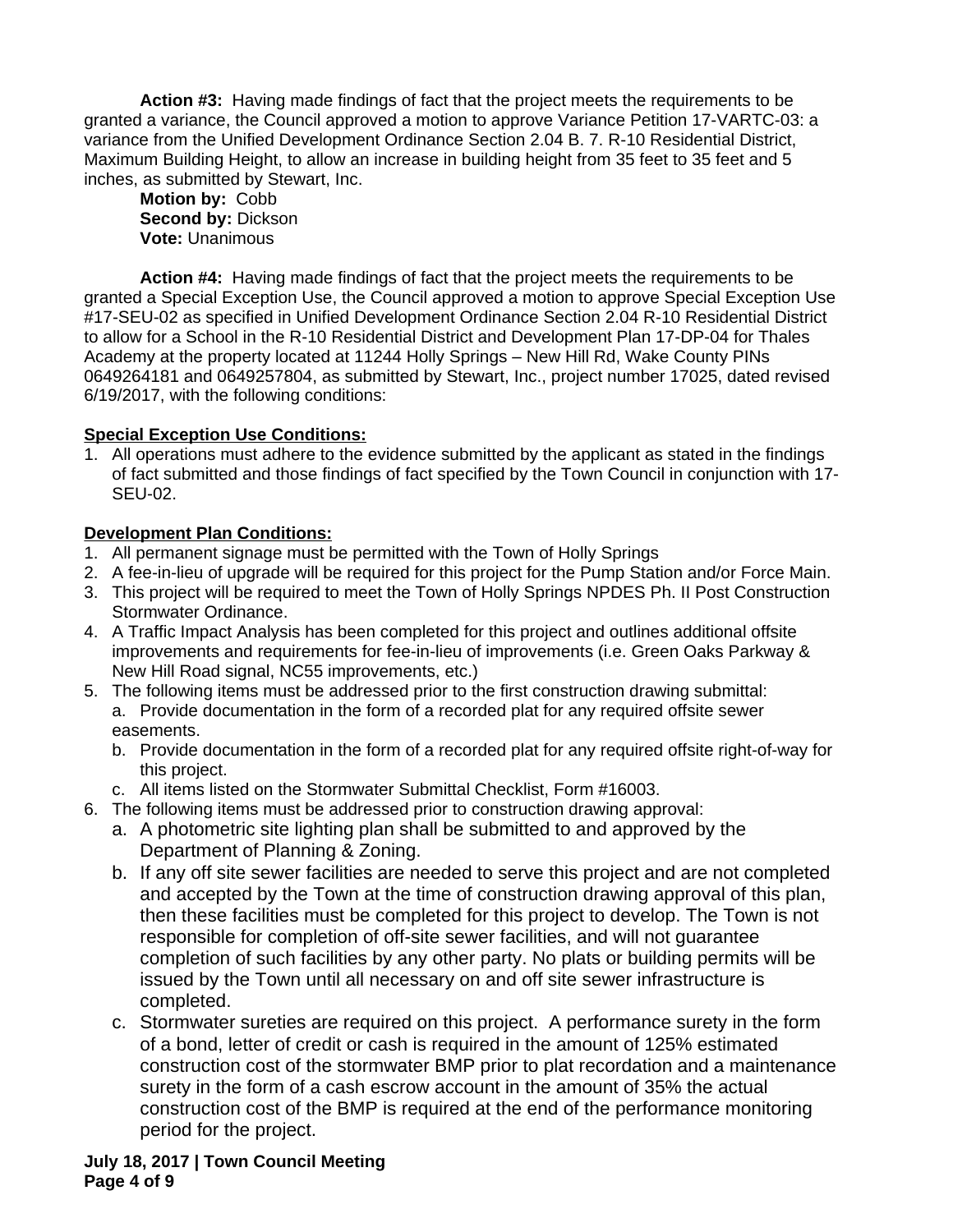- d. Approval of Stormwater Management Plan is required prior to issuance of a land disturbance permit or construction drawing approval.
- e. Payment of the Stormwater Fee-in-Lieu will be required prior to construction drawing approval.
- f. The Downstream Sewer Evaluation identified a needed upgrade to the downstream line. A fee-in-lieu for downstream improvement will be required proportionate to the added flow of this project.
- g. A fee-in-lieu for Green Oaks Parkway & New Hill Road signal and the NC 55 bypass improvements will be required.
- 7. Stairs will be provided to provide access to the building from the sidewalk. **Motion by:** Villadsen **Second by:** Lee **Vote:** Unanimous

**7c. Public Hearing: 17-SEU-03 / 07-DP-08-A02 / 17-VAR-01 / 17-VAR-02 Wright House** – Mr. Ryan said 919 Marketing, located in the historic Wright House at 102 Avent Ferry Road, has requested approval for a building addition and new building along Avent Ferry Road. The Wright House was built in the early 1900s and was located on Raleigh Street until it was moved to its current location for construction of the Village Office Condos. The building was converted from a residential home into an office building with parking in 2007.

He said that a two-story, 1,151 square foot addition to the Wright House is proposed as well as a 3,600 square foot new building along Avent Ferry Road. Both the addition and the new building are designed to mimic the existing architecture of the Wright House.

With that explanation completed, Mayor Sears opened the public hearing. The following sworn testimony and evidence was submitted by those who had been administered the oath by the deputy town clerk:

Laura Holloman, Spaulding & Norris – Ms. Holloman described the site plan and said she was available for any questions.

There being no further testimony, the public hearing was closed**.**

**Action #1 :** The Council approved a motion to adopt Resolution #17-32 to make and accept the Findings of Fact for Special Exception Use (17-SEU-03); Variance Of Development Standards (17-VAR-01; 17-VAR-02); Waivers For Architectural And Design Requirements (17-WAV-08; 17- WAV-05; 17-WAV-07; 17-WAV-13; 17-WAV-04; 17-WAV-14; 17-WAV-15; 17-WAV-06; 17-WAV-16; 17-WAV-12); & Waiver Of Off-Street Parking Requirements (17-WAV-11) as submitted by Spaulding & Norris, PA and The Town Builders, as specified in Exhibit A.

**Motion by:** Dickson **Second by:** Cobb **Vote:** Unanimous. *A copy of Resolution 17-32 is attached to these minutes.*

**Action #2:** Having made the necessary findings of fact, the Council approved a motion to approve waivers of UDO Section 3.03 C. Architectural and Site Design Requirements 17-WAV-08, 17-WAV-05, 17-WAV-07, 17-WAV-13, 17-WAV-04, 17-WAV-14, 17-WAV-15, 17-WAV-06, 17-WAV-16 and 17-WAV-12; and Waiver of UDO Section 7.04 E Off-Street Parking Requirements 17-WAV-11 in association with development petition #07-DP-08-A02 for Wright House Redevelopment, as submitted by Spaulding & Norris, PA.

**Motion by:** Villadsen **Second by: O'Brien Vote:** Unanimous.

**Action #3:** Having made the necessary findings of fact, the Council approved a motion to approve Variance Petitions:

**July 18, 2017 | Town Council Meeting Page 5 of 9**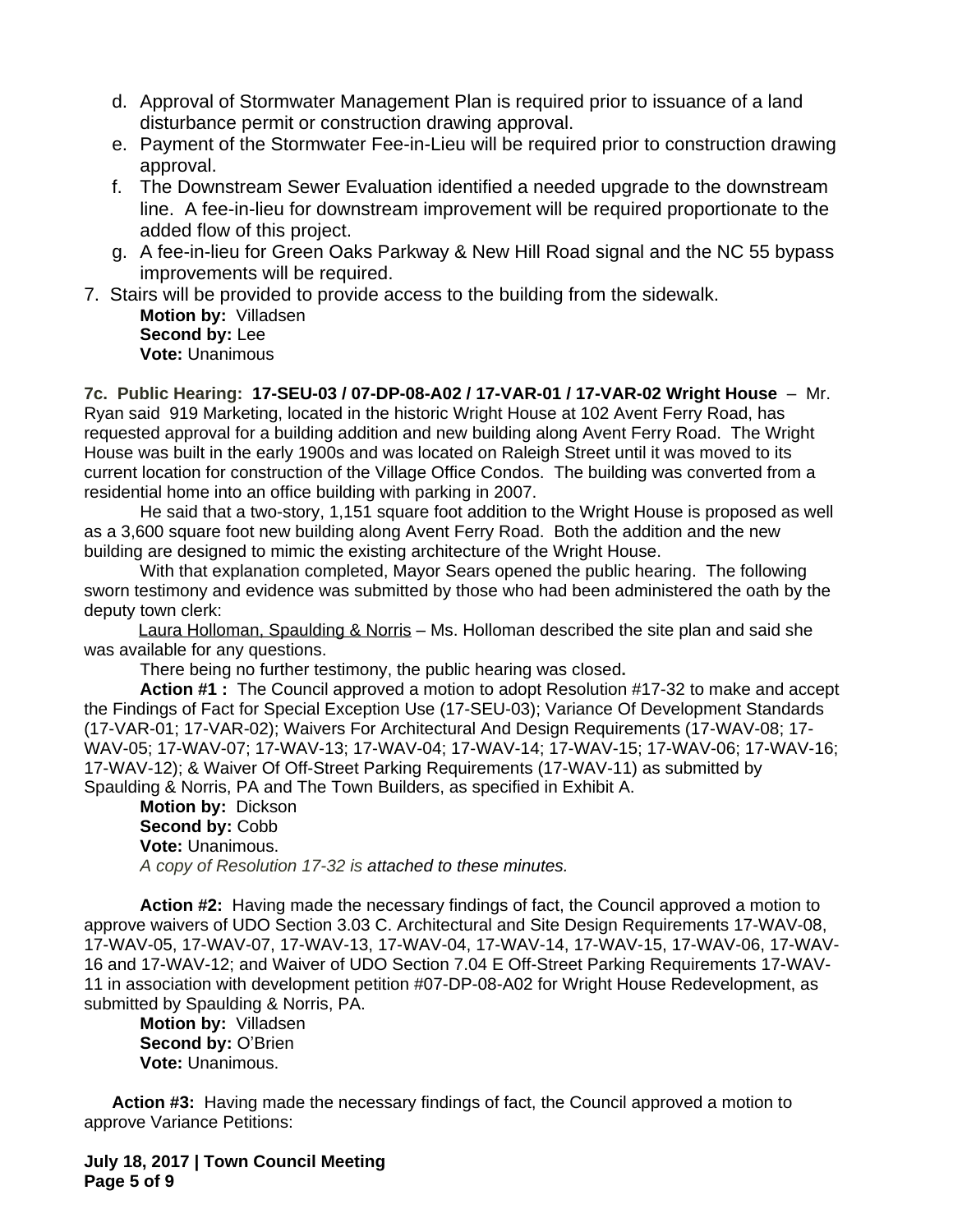- 1. 17-VAR-01: Request for a variance from Unified Development Ordinance Section 3.03 B. 4. a. TV District, Minimum Building Height, to allow for a reduction in the minimum building height from 25 feet to 20 feet and 2 inches for the proposed building adjacent to Avent Ferry Road.
- 2. 17-VAR-02: Request for a variance from Unified Development Ordinance Section 3.03 B. 4. a. TV District, Minimum Building Height, to allow for a reduction in the minimum building height from 25 feet to 19 feet and 7 inches for the Wright House addition. **Motion by:** Cobb **Second by:** Dickson **Vote:** Unanimous.

**Action #4:** Having made the necessary findings of fact, the Council approved a motion to approve Special Exception Use #17-SEU-03 as specified in Unified Development Ordinance Section 3.03 A. 2. a. TV: Town Village to allow for a new project in the TV Town Village District and Development Plan #07-DP-08-A02 for Wright House Redevelopment as submitted by Spaulding & Norris, PA, project number 596-05, dated revised 06/12/2017, with the following conditions: **Special Exception Use Conditions**:

1. All operations must adhere to the evidence submitted by the applicant as stated in the findings of fact submitted and those findings of fact specified by the Town Council in conjunction with 17-SEU-03.

## **Development Plan Conditions:**

- 1. No signs shall be approved without the approval of a Master Sign Plan.
- 2. All previous approval conditions for previously approved Wright House Development Plan will apply to this plan.

**Motion by:** O'Brien **Second by:** Villadsen **Vote:** Unanimous.

**8. Consent Agenda:** The Council approved a motion to approve all items on the Consent Agenda. The motion carried following a motion by Councilman Cobb, a second by Councilman Dickson and a unanimous vote. The following actions were affected:

8a. Minutes – The Council approved the minutes of the Council's regular and special meetings held in May.

8b. Pump Station Landscape Maintenance Contract- The Council approved to enter contract with Greenscape for pump station landscape maintenance.

8c. Frazier & Associates Wayfinding Signs - The Council adopted an amendment to the 2017- 18 budget to bring forward funds from last year to close out the Frazier & Associates wayfinding signs design contract.

8d. Planning and Zoning Fee Schedule Correction - The Council adopted an amendment to the FY 2017-18 budget ordinance to correct Planning and Zoning fee schedule text.

8e. Alfred Williams & Company Contract - The Council approved contract with Alfred Williams & Company to upgrade cubicle workstations in the finance department.

8f. Ting Stadium HVAC Contract- The Council approved contract for service preventative and predictive maintenance for the Ting Stadium HVAC system.

8g. Town Hall Roof Repairs - The Council approved contract with Baker Roofing for repairs to Town Hall gutters.

8h. Stop Signs Installation – The Council approved the installation of stop signs at the intersection of Anchor Creek Way and Wellspring Drive to make it a 4-way stop intersection.

8i. Harnett Count Automatic Aid Agreement – The Council received a report of an automatic aid agreement for fire protection between Holly Springs and Harnett County.

8j. Construction Projects Advertisements – The Council resolved that construction projects may be advertised by either electronic means or newspaper or both.

**July 18, 2017 | Town Council Meeting Page 6 of 9**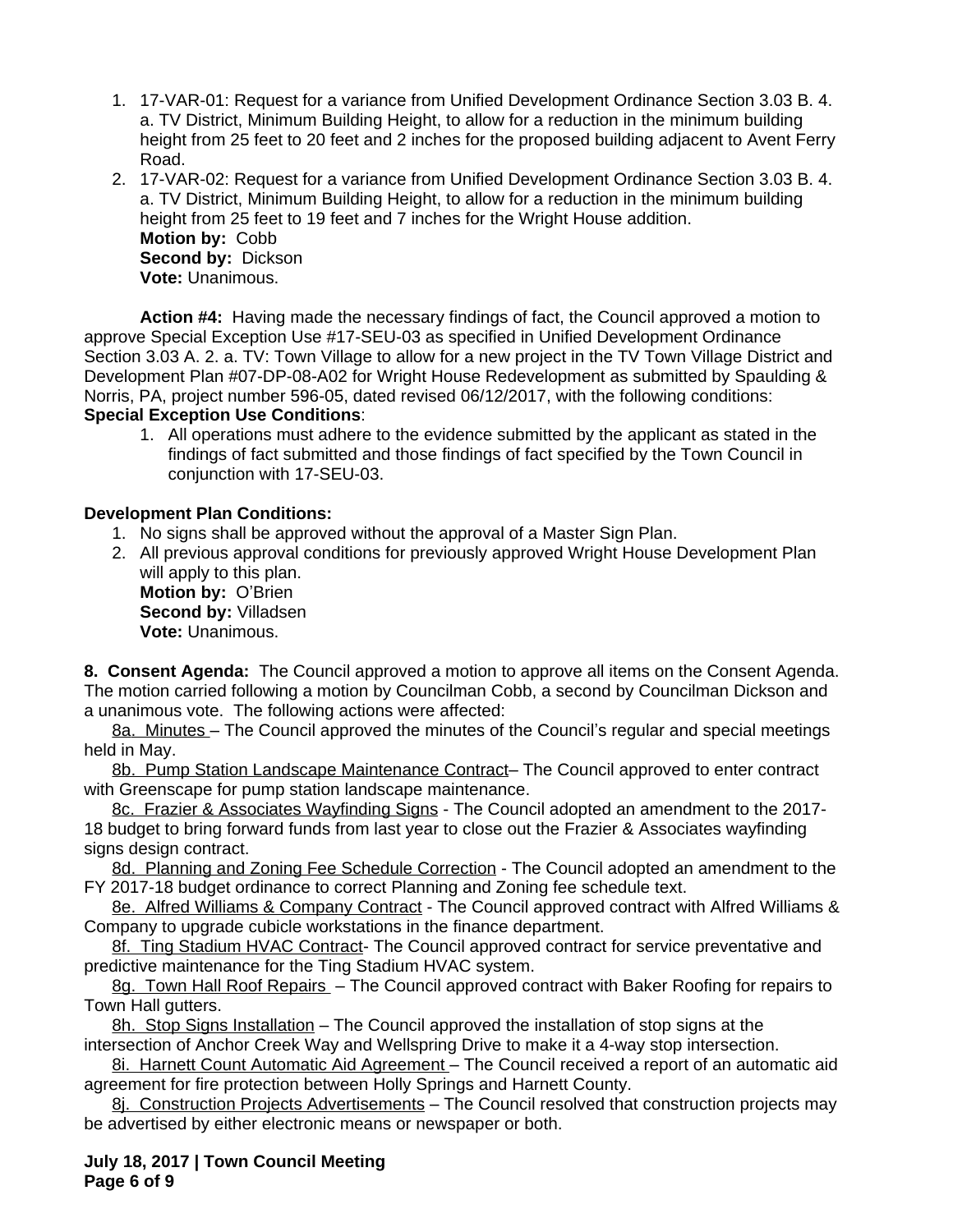8k. Budget Amendment, \$34,500 – The Council authorized an amendment to the FY 2017-18 budget to move \$34,500 from Street Reserves to the 242 Main Street Partnership project to cover cost of extra surveying.

8l. S. Main Street and Piney Grove-Wilson Rd. - The Council approved to retained Kimley Horne for \$18,000 for signal design work at S. Main Street and Piney Grove-Wilbon Road.

8m. Bass Lake Strea, Channel Repairs - The Council approved to retain Jewell Engineering to complete Bass Lake stream channel repairs from damage due to Hurricane Matthew.

8n. Parks and Recreation Vehicle Purchase - The Council approved the purchase of a new Parks and Recreation vehicle for \$25,876.01 on state contract.

**9a. 14-MAS-07-A01, Hensley Subdivision Amendment** – Mr. Ryan said the Hensley Subdivision is an approved, 150-lot subdivision located along the north side of Holly Springs - New Hill Road between Holly Springs Town Centre and Twelve Oaks. The subdivision was approved in 2015.

Mr. Ryan said the applicant is requesting to add 24 additional lots on approximately 9.76 acres to the project, bringing the total number of lots to 174 detached and attached residential units. The 24 proposed lots have a zoning of R-10 Residential and a proposed density of 2.47 units per acre.

The Council discussed how close the subdivision would be to the town's water reclamation facility.

Tom Spaulding, Spaulding & Norris --- Mr. Spaulding addressed the comments. He said the owner of the property lives in the area and is acutely aware of the Town's water reclamation facility and the odors that sometimes issue from the plant. He said the presence of the plant will be welldocumented in homeowner association declaration papers and in real estate sales and purchase documents. He concluded that buyers would be fully aware of the situation that exists.

**Action:** The Council approved a motion to approve Preliminary Plan #14-MAS-07-A01 for Hensley Subdivision as submitted by HHHunt Shaffer, LLC, Project Number 2016-018, revised 06- 12-17 with the following conditions:

- 1. At the time of construction drawing submittal, a street lighting plan will be required to be submitted to Planning & Zoning for review and approval. Street Trees on all interior streets shall be positioned as to not interfere with any lighting fixtures provided or any site distance triangles.
- 2. All previous approval conditions for Hensley Subdivision Plan will apply to this plan amendment.
- 3. This project will be required to meet the Town of Holly Springs NPDES Ph. II Post Construction Stormwater Ordinance.
- 4. The following items must be addressed prior to the first construction drawing submittal:
	- a. Documentation in the form of a recorded plat must be submitted for offsite right-of-way for this project along the east end of the project where tapers may extend off property.
	- b. All items listed on the Stormwater Submittal Checklist, Form #16003.
	- c. Verify that the reclaimed model has been updated to reflect the additional lots.
	- d. The revised Fire Flow Analysis must be approved.
- 5. The following items must be addressed prior to construction drawing approval:
	- a. A fee-in-lieu of upgrade will be required for this project for the Pump Station and/or Force Main.
	- b. Approval of Stormwater Management Plan is required prior to issuance of a land disturbance permit or construction drawing approval.
	- c. Payment of the Stormwater Fee-in-Lieu will be required.
	- d. Stormwater sureties are required on this project. A performance surety in the form of a bond, letter of credit or cash is required in the amount of 125% estimated construction cost of the stormwater BMP prior to plat recordation and a maintenance surety in the form of a cash escrow account in the amount of 35% the actual construction cost of the BMP is required at the end of the performance monitoring period for the project.
	- e. All environmental permits must be obtained prior to construction drawing approval and/or issuance of a land disturbance permit for the entire project. **Motion by:** Lee

**July 18, 2017 | Town Council Meeting Page 7 of 9**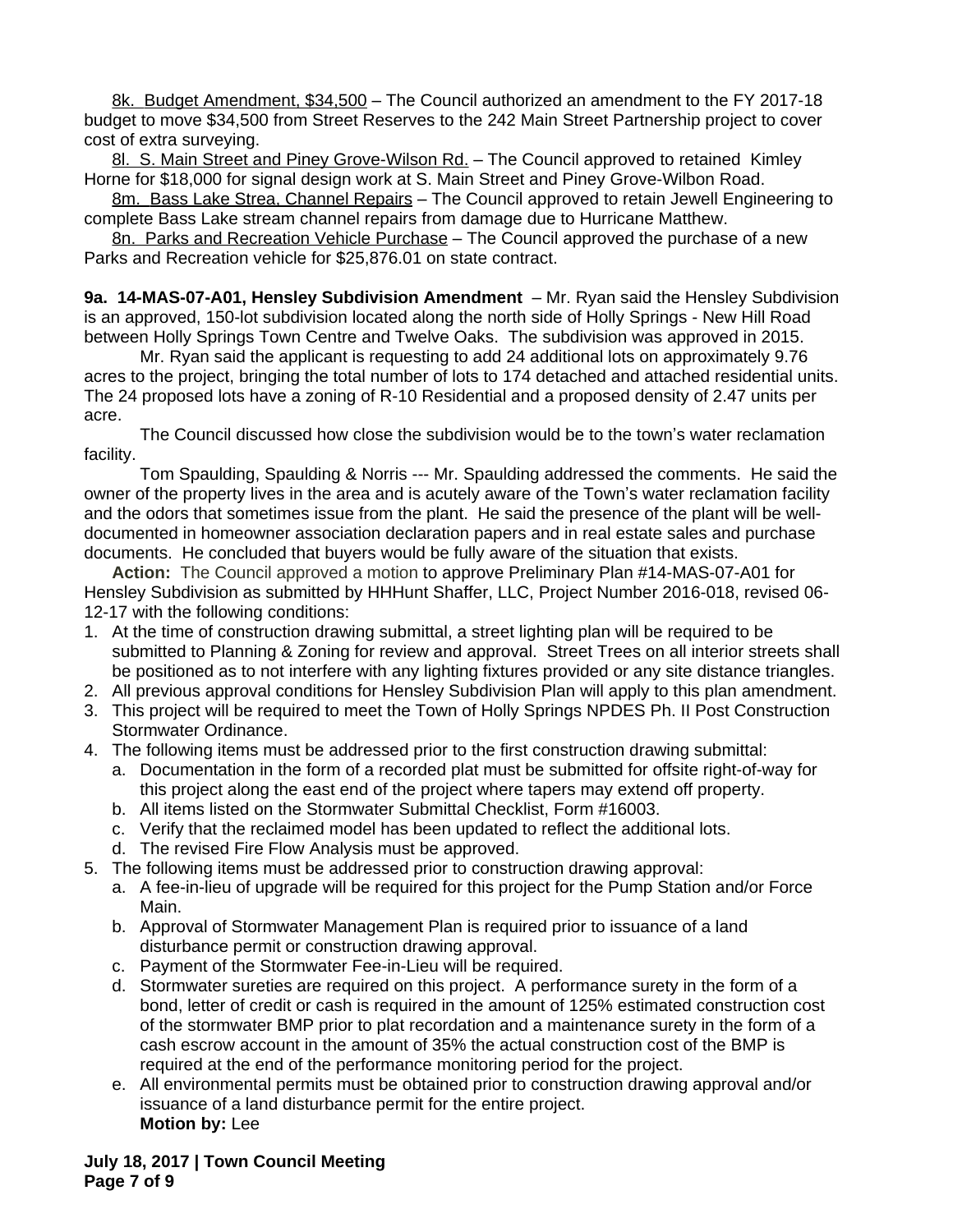#### Second by: Cobb **Vote:** Unanimous

**9b. 17-MAS-03, Sutton Subdivision -** Mr. Ryan said the Town has received a request for a 16-lot subdivision north of Morgan Park along Utley Bluffs Drive. The subject property is zoned R-10 Conditional Use with a proposed density of 2.41 units per acre. The proposed subdivision meets all the development standards of the R-10 zoning district and is consistent with the comprehensive plan.

**Action:** The Council approved a motion to approve Preliminary Plan #17-MAS-03 for Sutton Subdivision as submitted by Spaulding & Norris, PA, Project Number 410-02, revised 06-16- 17 with the following conditions:

- 1. At the time of construction drawing submittal, a street lighting plan will be required to be submitted to Planning & Zoning for review and approval. Street Trees on all interior streets shall be positioned as to not interfere with any lighting fixtures present or any site distance triangles.
- 2. Homeowner's Association covenants shall be recorded with the first plat associated with this subdivision.
- 3. The following statement shall be included in the HOA documents and on the final plat: Property owners are hereby on record notice that this property is in close proximity to the town's Water Reclamation Facility and therefore should familiarize themselves with its operations and impact to the property as part of due diligence prior to purchase. You may call the town's public utility department for more information.
- 4. This project will be required to meet the Town of Holly Springs NPDES Ph. II Post Construction Stormwater Ordinance.
- 5. The following items must be addressed prior to the first construction drawing submittal: a. All items listed on the Stormwater Submittal Checklist, Form #16003.
- 6. The following items must be addressed prior to construction drawing approval:
	- a. Approval of Stormwater Management Plan is required prior to issuance of a land disturbance permit or construction drawing approval.
	- b. Payment of the Stormwater Fee-in-Lieu will be required.
	- c. Stormwater sureties are required on this project. A performance surety in the form of a bond, letter of credit or cash is required in the amount of 125% estimated construction cost of the stormwater BMP prior to plat recordation and a maintenance surety in the form of a cash escrow account in the amount of 35% the actual construction cost of the BMP is required at the end of the performance monitoring period for the project.
	- d. All environmental permits must be obtained prior to construction drawing approval and/or issuance of a land disturbance permit for the entire project.

**Motion by:** Villadsen **Second by:** O'Brien **Vote:** Unanimous

**9c. "Brunch Bill" Ordinance 17-07 -** Mr. Schifano said the North Carolina General Assembly passed a new law allowing cities and towns to allow the sale of alcohol on Sundays beginning at 10 a.m. at their option. The attached ordinance is an enabling ordinance for this purpose.

**Action:** The Council approved a motion to adopt Ordinance 17-07 to allow the sale of malt beverages, unfortified wine, fortified wine, and mixed beverages on Sundays beginning at 10 a.m.

**Motion by:** O'Brien Second by: Cobb **Vote:** Unanimous *A copy of Ordinance 17-07 is attached to these minutes.*